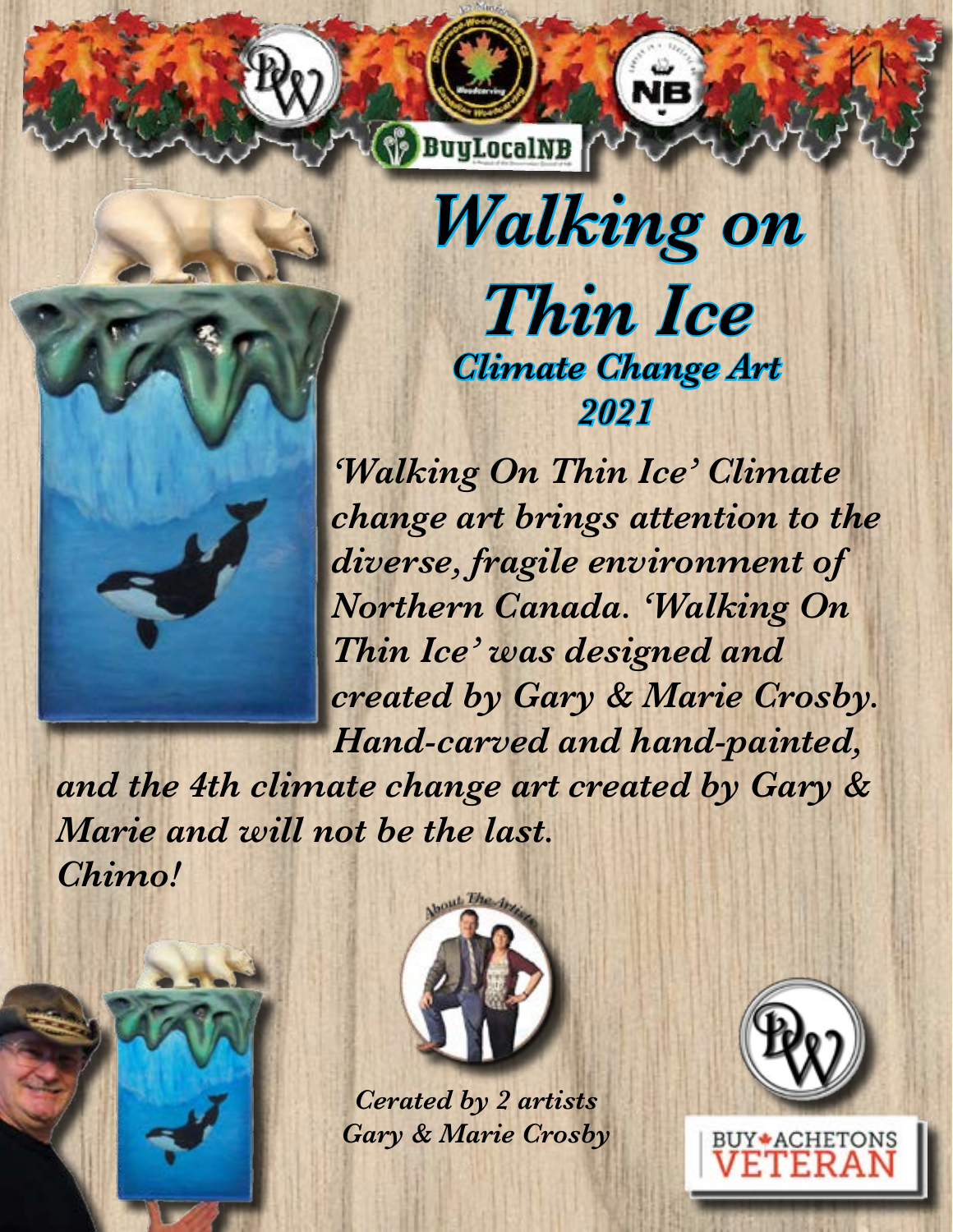

**BuyLocalNB** 

*Both Three & two dimensional elements*

50

*Right Side View Left Side View*

*Back View*

ÏR

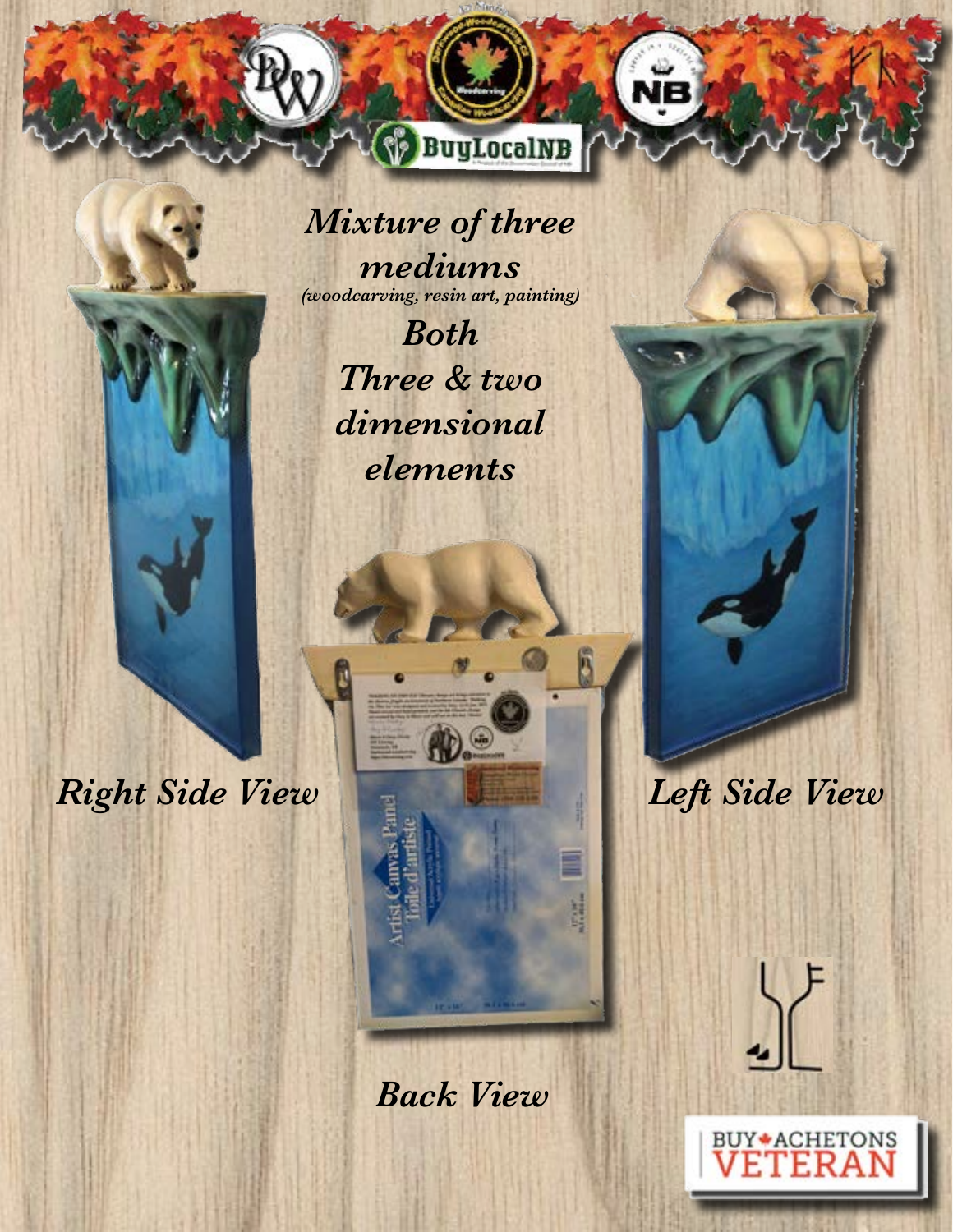

*Like all of our art, they come with a Certificate Of Authenticity signed and dated by the artists. Plus, our signature hidden coin is built into the work of art on the back.*